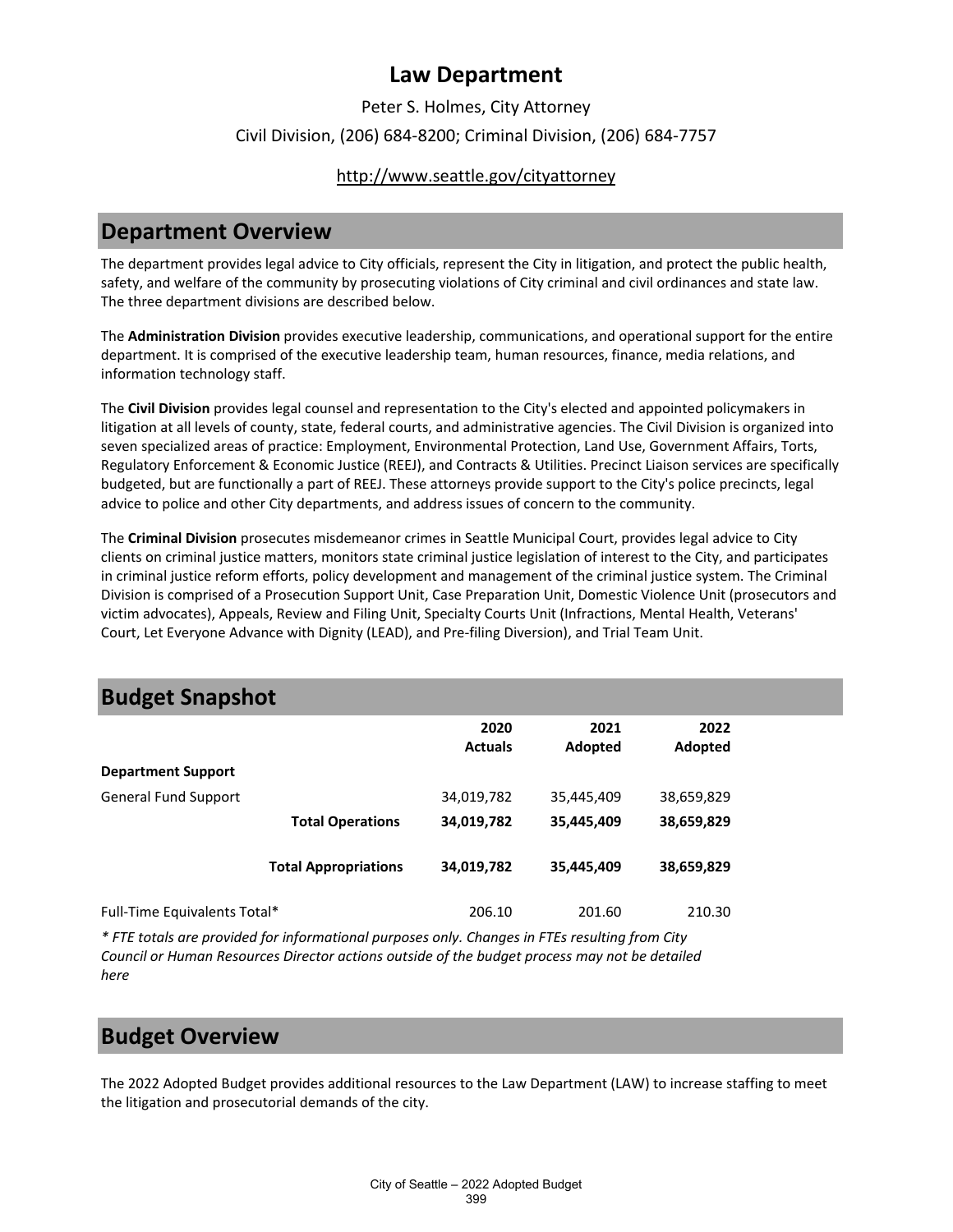The 2017 Adopted Budget created the Pre-Filing Diversion (PFD) Program led by the Law Department with assistance from the Seattle Municipal Court (SMC) targeting 18–24-year-old individuals. In 2022, additional funding is provided for community-based contract inflation in addition to a Strategic Advisor and increasing a part-time paralegal to fulltime, giving the PFD program a total of 4 staff. PFD is composed of three diversion programs: 18–24-year-old individuals' misdemeanor cases, non-intimate partner domestic violence and suspended drivers' licensing. The new Strategic Advisor will lead the data and policy work not only for PFD but other diversion programs underway in LAW and SMC.

In the last seven years, use of outside counsel has increased for the Civil Division. The Law Department uses outside counsel when there is a conflict of interest, specific expertise is required, or existing staff is at capacity. The 2022 Adopted Budget through the Judgment and Claims Fund (JCF) adds three Assistant City Attorney positions and reinstates funding for two positions (unfunded in the 2021 Adopted Budget) in the areas of Torts, Contracts and Utilities, Employment and Government Affairs where outside counsel has increased primarily due to capacity. The department has also increasingly used outside counsel to assist in cases with large electronic document productions called eDiscovery. Five years ago, LAW purchased eDiscovery software (Nuix Discover) and engaged contract staff expertise to assist paralegals and attorneys. Adding a Strategic Advisor and a senior paralegal funded through the JCF will allow the department to bring this work in-house, and have the effect of reducing the total cost of legal representation charged to the JCF. Between the five funded attorneys and the two new eDiscovery staff, LAW expects to save over \$2.5 million annually in General Fund resources.

The current Criminal Division case management application, DAMION, was implemented in 1998 to track all aspects of prosecution including police reports, charging decisions, victims, witnesses, defendants, court dates and disposition. The application also relies upon significant data exchanges with the Seattle Police Department (SPD) and the Seattle Municipal Court (SMC). This desktop system is at the end of its lifecycle and the vendor is no longer fully supporting the application for updates and maintenance. The Law department, in coordination with the Seattle Information Technology Department (ITD), released a request for proposals (RFP) in 2020 to identify a replacement solution. The contract was awarded to Aeon-Nexus in 2021 and implementation is underway with a 'go-live' date in the second quarter of 2022.

In 2017, the City and King County (KC) jointly formed the Regional Domestic Violence Firearms Enforcement Unit. At that time the City was responsible for funding a 0.60 FTE KC Deputy Prosecutor however funding was not added to the department's budget. The increase in 2022 provides this funding in addition to licensing and space at King County.

The department recognizes the need for a complete and funded human resources (HR) team. Since 2011 the department has grown by over 60 FTE. A newly funded HR manager and Personnel Specialist will join the existing Senior Personnel Specialist for a total of 3.0 FTE to serve a department of over 200 FTE. Further, the Administration Division is reorganized where HR, Information Technology and Finance will separately report to executive leadership.

In the 2021 Adopted Budget, one-time funding was provided to LAW for the Community Police Commission (CPC) to retain outside legal services and representation in policing-related matters, particularly with relation to United States v. City of Seattle, before the U.S. District Court of Western Washington. There is \$50,000 in funding added for these legal services in 2022.

#### **City Council Changes to the Proposed Budget**

Council supported expanding pre-filing diversion (PFD) to include individuals 25 years-old and over. The Executive proposal was modified by eliminating a Strategic Advisor and adding four new positions including an assistant city attorney, two assistant city prosecutors and a management system analyst. In support of expanding PFD, Council added \$750,000 to the Human Services Department (HSD) for a community-based organization partner, a senior grants and contract specialist, and a Strategic Advisor in the Safe and Thriving Communities' Division to administer the program. The schedule assumes cost of these would begin in April of 2022.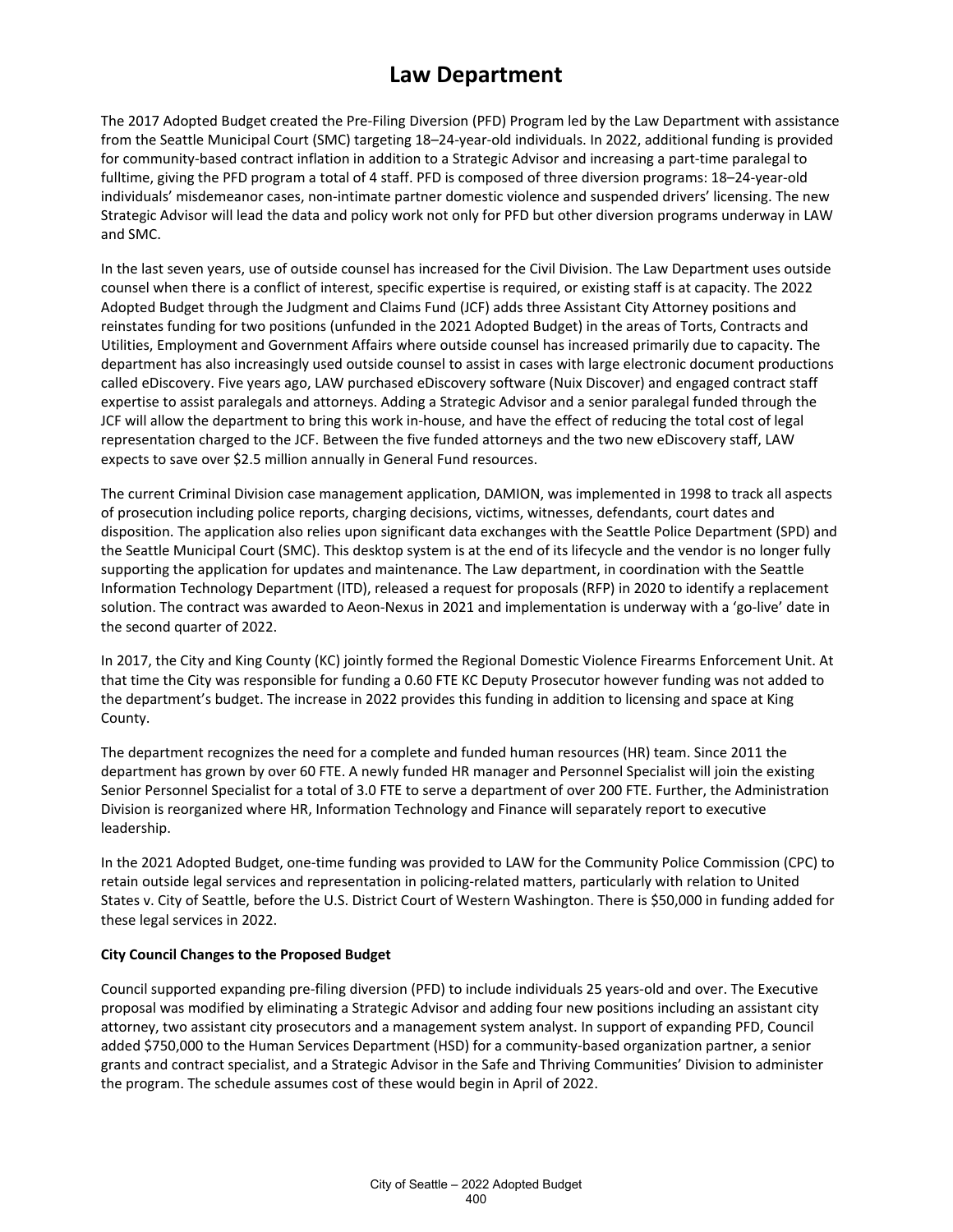The Council also imposed a Proviso on \$1.8 million in the Law Department related to pre-filing diversion (\$1.1 million), pre-trial diversion (\$250,000) and Let Everyone Advance with Dignity (LEAD) (\$303,00). The proviso stipulates that the allocated funding will only be spent on these programs.

The Law Department participated in the Cities and Counties for Fine and Fee Justice (CCFJ) work group as part of PolicyLink grant. In recognition of the harm done by imposing restitution of legal fines and fees on individuals, the work group recommended that the Law Department set up a victim compensation fund of \$100,000 per year to reimburse individuals and small businesses who have suffered a financial loss. The restitution fund of \$100,000 is provided in Finance and Administrative Services with \$10,000 provided for administration. An additional \$250,00 is appropriated to HSD for the following:

- \$50,000 will fund a contract with a community-based organization to conduct outreach to individuals
- \$145,000 is appropriated for the community to build infrastructure and strategy for a long-term restorative response to harm outside of the criminal legal system
- \$55,000 will support funding for a senior grants and contract specialist for nine months with full funding provided through a separate budget action for new work of HSD's Safe and Thriving Communities Division.

| Law Department                                                   |                |            |
|------------------------------------------------------------------|----------------|------------|
|                                                                  | <b>Dollars</b> | <b>FTE</b> |
| 2021 Adopted Budget                                              | 35,445,409     | 201.60     |
| <b>Baseline</b>                                                  |                |            |
| Citywide Adjustments for Standard Cost Changes                   | 421,271        |            |
| Reclasses - Information Technology (IT) Section                  | 41,735         |            |
| <b>Compensation Changes - Step Advancement</b>                   | 25,590         |            |
| Inflation for Pre-Filing Diversion (PFD) Contracts               | 9,225          |            |
| Removal of One-time Items                                        | (80,000)       |            |
| Annual Rent Adjustment                                           | 234,031        |            |
| <b>Proposed Operating</b>                                        |                |            |
| Fully Staff Current Pre-File Diversion Program                   | 247,490        | 1.50       |
| <b>Civil Division Attorney Staffing</b>                          | 904,846        | 3.00       |
| <b>Electronic Discovery Staffing</b>                             | 287,195        | 2.00       |
| Criminal Case Management System (CCMS) Licensing and Maintenance | 247,490        |            |
| Firearms Surrender MOA with King County                          | 145,484        | (1.00)     |
| Fund Human Resources Manager                                     | 167,029        |            |
| <b>Fund Personnel Specialist</b>                                 | 96,799         |            |
| <b>Proposed Technical</b>                                        |                |            |
| Appropriation for 2nd LEAD Prosecutor                            | 149,064        |            |
| Position Change from 2021 Second Quarter Supplemental Budget     |                | 0.20       |
| Funding for Legal Fees                                           | 50,000         |            |

### **Incremental Budget Changes**

### **Law Department**

#### **Council**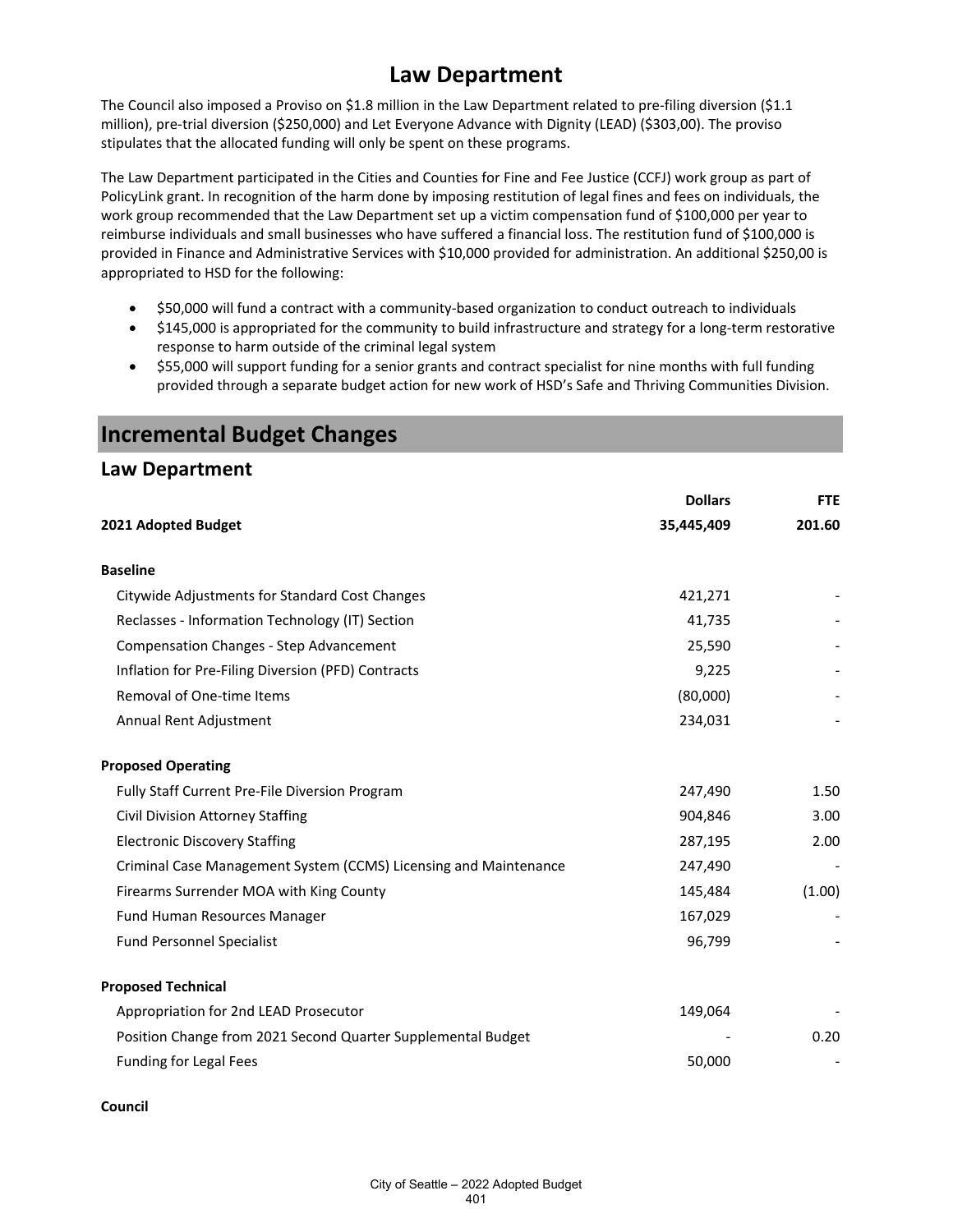| Law Department                                                                                                                                                         |              |        |
|------------------------------------------------------------------------------------------------------------------------------------------------------------------------|--------------|--------|
| Add Funding and Staffing to LAW to Fully Staff and Expand Pre-filing Diversion                                                                                         | 267,172      | 3.00   |
| <b>Council Provisos</b>                                                                                                                                                |              |        |
| Proviso \$1.8 million GF in LAW for pre-filing diversion (\$1.1 million), pre-trial<br>diversion (\$250,000), and Let Everyone Advance with Dignity (LEAD) (\$393,000) |              |        |
| <b>Total Incremental Changes</b>                                                                                                                                       | \$3,214,421  | 8.70   |
| <b>Total 2022 Adopted Budget</b>                                                                                                                                       | \$38,659,829 | 210.30 |
|                                                                                                                                                                        |              |        |

# **Description of Incremental Budget Changes**

| <b>Baseline</b>                                                                                                                                                                                                                     |                                                                                                                                                                                                                                       |  |
|-------------------------------------------------------------------------------------------------------------------------------------------------------------------------------------------------------------------------------------|---------------------------------------------------------------------------------------------------------------------------------------------------------------------------------------------------------------------------------------|--|
| <b>Citywide Adjustments for Standard Cost Changes</b>                                                                                                                                                                               |                                                                                                                                                                                                                                       |  |
| Expenditures                                                                                                                                                                                                                        | \$421,271                                                                                                                                                                                                                             |  |
| Department of Human Resources, and for healthcare, retirement and industrial insurance charges for the<br>department. These adjustments reflect initial assumptions about these costs and inflators early in the budget<br>process. | Citywide technical adjustments made in the baseline phase reflect changes to internal services costs, including rates<br>from the Department of Finance & Administrative Services, Seattle Information Technology Department, Seattle |  |
| <b>Reclasses - Information Technology (IT) Section</b>                                                                                                                                                                              |                                                                                                                                                                                                                                       |  |
| Expenditures                                                                                                                                                                                                                        | \$41,735                                                                                                                                                                                                                              |  |
| Two positions in the Law Departments IT function have been reclassified from an IT Pro Cs to an IT Pro Bs. This<br>request fully funds the wage movement as a result of these reclassifications.                                    |                                                                                                                                                                                                                                       |  |
| <b>Compensation Changes - Step Advancement</b>                                                                                                                                                                                      |                                                                                                                                                                                                                                       |  |
| Expenditures                                                                                                                                                                                                                        | \$25,590                                                                                                                                                                                                                              |  |
| In 2019, the city agreed to a Memorandum Of Agreement (MOA) with Local 21-PA (Prosecuting Attorneys) Union to<br>increase the pay of four employees related to providing equitable pay with peers.                                  |                                                                                                                                                                                                                                       |  |
| <b>Inflation for Pre-Filing Diversion (PFD) Contracts</b>                                                                                                                                                                           |                                                                                                                                                                                                                                       |  |
| Expenditures                                                                                                                                                                                                                        | \$9,225                                                                                                                                                                                                                               |  |
| Violence PFD program piloted in 2021 and the Young Adult PFD program which has been operating since 2017.                                                                                                                           | This change request provides inflation of the PFD service contracts in 2022. This includes contracts for the Domestic                                                                                                                 |  |
| <b>Removal of One-time Items</b>                                                                                                                                                                                                    |                                                                                                                                                                                                                                       |  |
| Expenditures                                                                                                                                                                                                                        | \$ (80,000)                                                                                                                                                                                                                           |  |
|                                                                                                                                                                                                                                     | This item removes the one-time funding for Community Police Commission legal services added in the 2021 Adopted                                                                                                                       |  |

Budget.

### **Annual Rent Adjustment**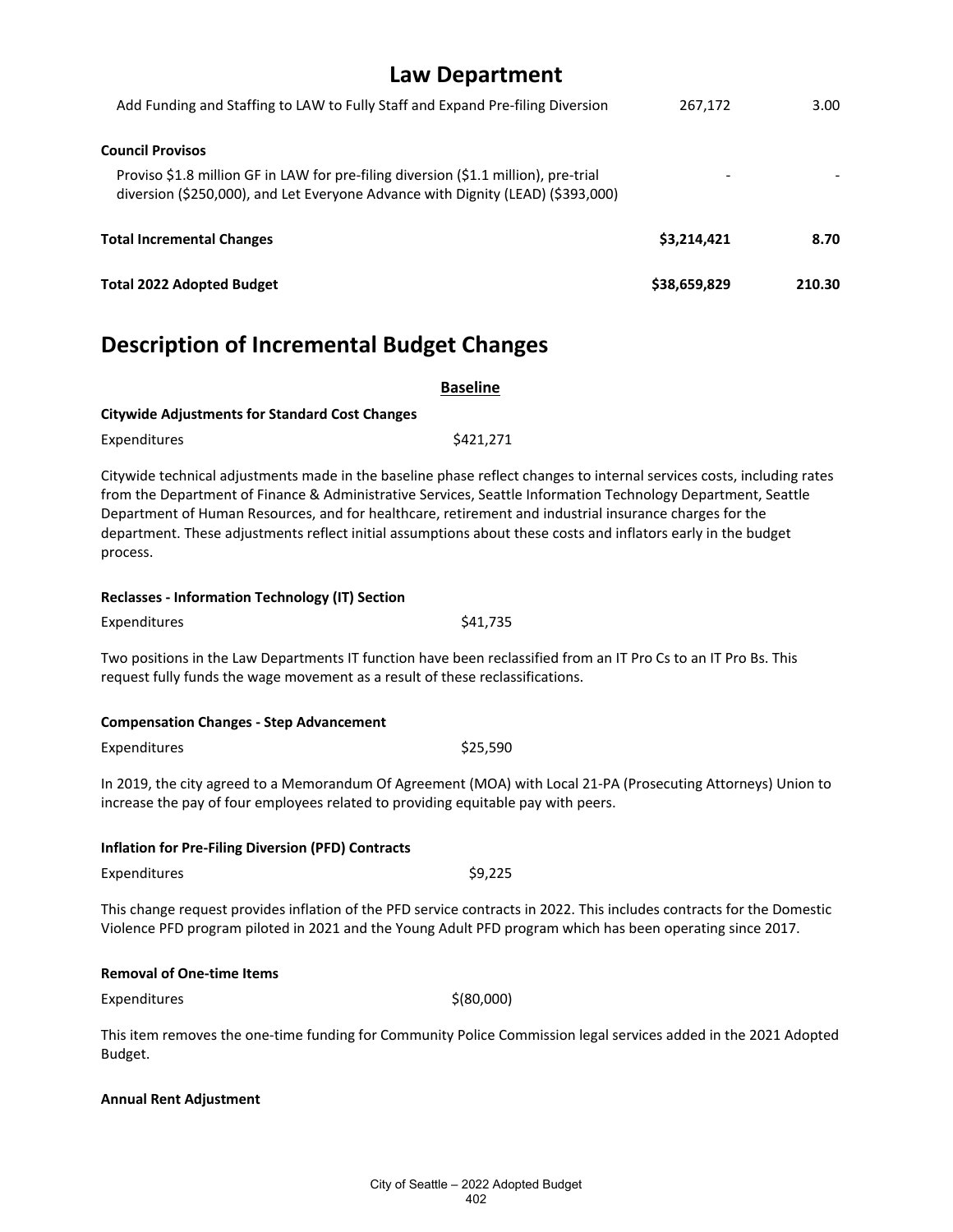| Expenditures |  |
|--------------|--|
|              |  |

\$234,031

This item increases the rental budget in the Columbia Center for increases in the lease (\$1 per sq ft for the main space and 2.5% for Suite 2010). It also increases the budget available for Common Area Maintenance (CAM) and Property Tax payments. The CAM has increased significantly since 2019 and now represents approximately 15% of the costs, up from an estimated 9% in 2019.

|                                                       | <b>Proposed Operating</b> |
|-------------------------------------------------------|---------------------------|
| <b>Fully Staff Current Pre-File Diversion Program</b> |                           |
| Expenditures                                          | \$247.490                 |
| Position Allocation                                   | 1.50                      |

The Council altered this proposal in the adopted budget. Refer to the Council Phase Changes section below. The proposed budget description follows:

This item increases the part-time Paralegal supporting the Pre-Filing Diversion (PFD) program to full-time and adds a Strategic Advisor position to oversee the policy work associated with all diversion programs. The program requires support of 4.0 FTE to maintain current and expanded operations originally funded in 2017.

#### **Civil Division Attorney Staffing**

| Expenditures               | \$904,846 |
|----------------------------|-----------|
| Revenues                   | \$904,846 |
| <b>Position Allocation</b> | 3.00      |

The Law Department engages outside counsel due to conflicts of interest, needed expertise, or staffing capacity. The department analyzed outside counsel data from 2018-2020 related to capacity of existing staff in the Civil Division. During that period, approximately \$13 million was spent on outside counsel related to capacity limitations. Of this, over \$11 million in expenditures was related to General Fund matters. Most of the remaining \$2M was reimbursed by utility departments. With the reinstatement of funding for two defunded Assistant City Attorney (ACA) positions (Employment Litigation and Complex Litigation) and creation of three additional ACA positions (Torts, Contracts and Utilities, and Complex Litigation) to address capacity issues the General Fund savings could be more than \$2 million annually. Funding is provided through the Judgment and Claims Fund.

#### **Electronic Discovery Staffing**

| Expenditures               | \$287.195 |
|----------------------------|-----------|
| Revenues                   | \$287.195 |
| <b>Position Allocation</b> | 2.00      |

The Law Department hires outside counsel or contract staff to assist in cases with large electronic document productions (called "eDiscovery"). The department analyzed data from 2018-2020 related to eDiscovery expenses. During that period, approximately \$5 million was spent on outside counsel and \$1 million on consultant services. Of this amount, approximately \$100,000 is reimbursable by the utilities, the remainder is a General Fund expense. The General Fund savings could be more than \$500,000 annually with the hiring of two staff members to manage eDiscovery. Funding is provided through the Judgment and Claims Fund.

#### **Criminal Case Management System (CCMS) Licensing and Maintenance**

Expenditures \$247,490

The Law Department has been collaborating with the Information Technology Department (ITD) to develop a new Criminal Case Management System (CCMS). This item funds \$247,490 of increased costs associated with the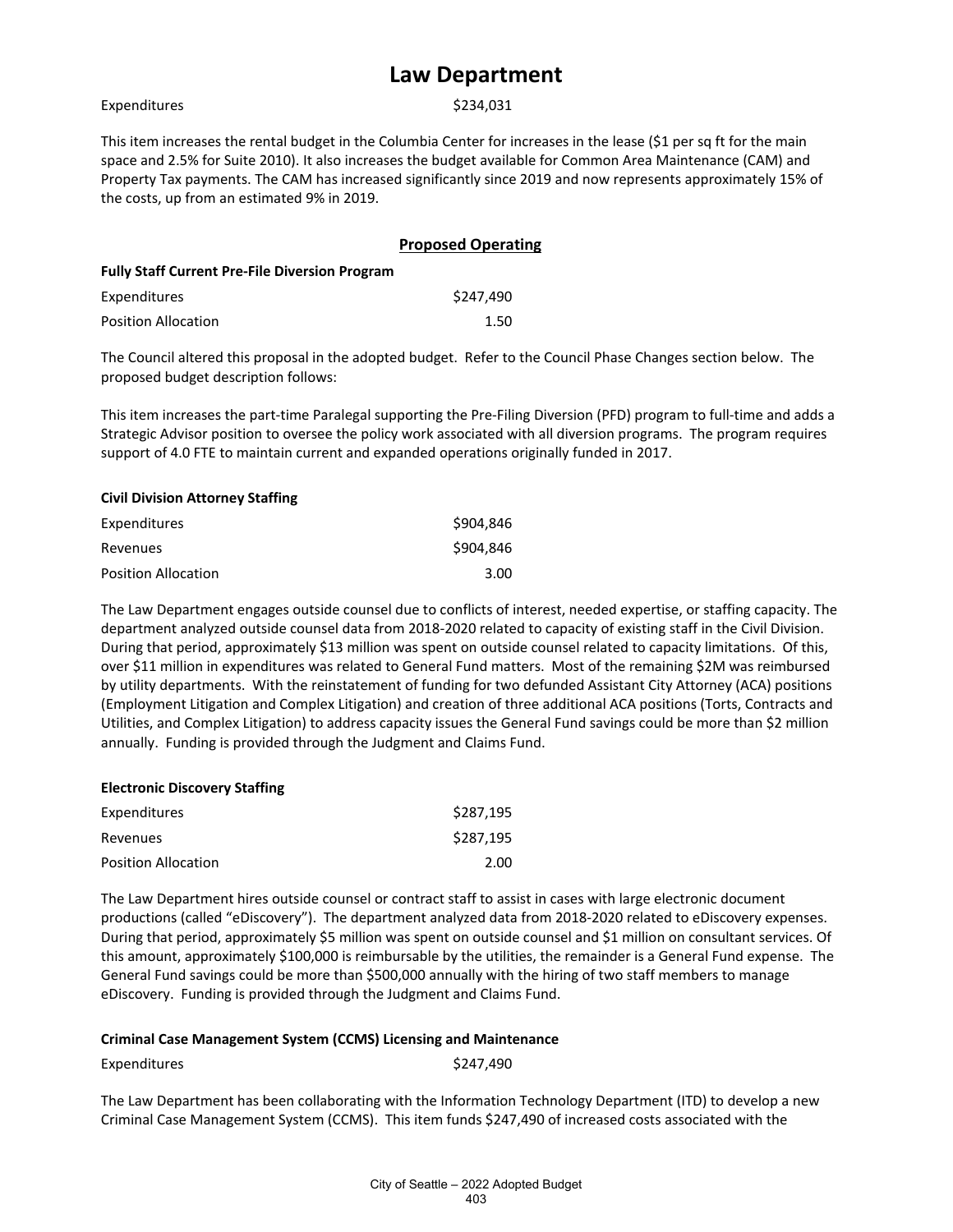maintenance and licensing for CCMS replacing the Damion system. The current baseline budget for Damion is \$35,000 and this add reflects the remaining need above the base. At this time, it is unknown whether the department will pay these costs or if they will be incorporated into ITD rates. This is a placeholder until additional information is available.

#### **Firearms Surrender MOA with King County**

| Expenditures               | \$145,484 |
|----------------------------|-----------|
| <b>Position Allocation</b> | (1.00)    |

In 2017, the City entered into a six-year Memorandum of Agreement (MOA) with King County to standup and staff a regional unit to enhance public safety and public health with effective processing, service and enforcement of Protection Orders and Orders to Surrender Weapons. The Law Department was originally budgeted for the Program Manager however the most competitive candidate for this position was County employee and the Program Manager position remains vacant. This item eliminates the Criminal Division Manager 3 (1.0 FTE) and moves the budget to the contractual services line item. In addition, this item increases appropriation by \$145,484. These two actions provide funding for LAW to fully support the MOA with King County for 1.0 FTE Program Manager, a 0.6 FTE Deputy Prosecuting Attorney and computer licensing for staff to continue the Regional Domestic Violence Firearms Enforcement Unit. Funding has been requested for this purpose in the 2021 Second Quarter Supplemental Ordinance.

#### **Fund Human Resources Manager**

Expenditures \$167,029

The Law Department is reorganizing the Administration Division management structure to be consistent with other City departments. The department has grown by over 60 FTE since 2011 requiring a Human Resources (HR) manager through the reclassification of a vacant unfunded Deputy City Attorney position. The HR manager will supervise a Personnel Specialist Senior and a Personnel Specialist in providing HR resources for over 200 FTE. Currently, high level HR functions are provided by the Administration Division Chief, which has also been responsible for serving as the budget and finance lead, and supervising IT. These functions will now independently report to department leadership.

#### **Fund Personnel Specialist**

Expenditures \$96,799

An unfunded Personnel Specialist was added in the 2020 Budget. As part of the reorganization of the Administration Division this position will be funded and work with the new HR manager and the Senior Personnel Specialist to provide HR staffing for a department of over 200 FTE.

|                                              | <b>Proposed Technical</b> |
|----------------------------------------------|---------------------------|
| <b>Appropriation for 2nd LEAD Prosecutor</b> |                           |
| Expenditures                                 | \$149.064                 |
| Revenues                                     | \$149,064                 |

This appropriation supports the second Law Enforcement Assisted Diversion (LEAD) prosecutor position in 2022. This position was added in early 2020 but appropriation was not included in the 2021 Adopted Budget. This position is fully funded by a memorandum of agreement (MOA) with the Public Defender's Association. This MOA, which has been in effect since 2017, provides consistent staffing for duties related to the operation of LEAD in the City of Seattle. This funding and position authority will continue to be contingent on the execution of MOA agreements for this purpose on a biennial basis. This item is included in the Third Quarter Supplemental Ordinance.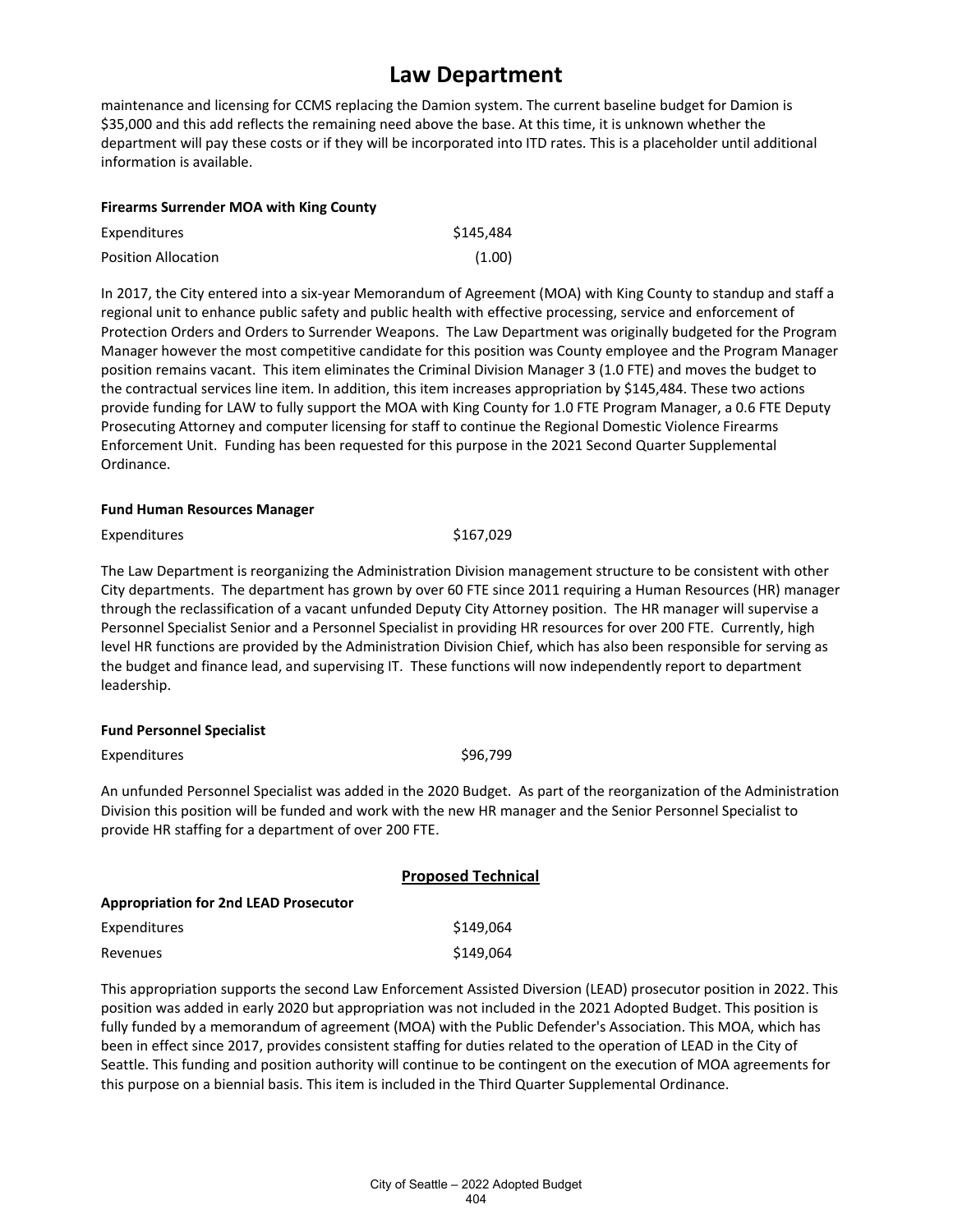#### **Position Change from 2021 Second Quarter Supplemental Budget**

| 0.20 |
|------|
|      |

This item continues a position change made in the 2021 Second Quarter Supplemental Budget. An Accounting Technician II was increased from 0.8 FTE to 1.0 FTE.

#### **Funding for Legal Fees**

Expenditures \$50,000

In the 2021 Adopted Budget, one-time funding was provided to the Law Department for the retention of outside legal services for the Community Police Commission (CPC) to receive legal advice and representation in policingrelated matters, particularly with relation to United States v. City of Seattle, before the U.S. District Court of Western Washington. Per SMC 3.29.480B, private legal representation for police oversight entities shall be selected and retained by the City Attorney's Office, in consultation with the oversight entity. The funding for the legal services shall be separate from the oversight entity's operational budget. The CPC has identified a need of \$50,000 for legal services in 2022.

### **Council Add Funding and Staffing to LAW to Fully Staff and Expand Pre-filing Diversion**

| Expenditures               | \$267,172 |
|----------------------------|-----------|
| <b>Position Allocation</b> | 3.00      |

This Council Action adds \$267,171 GF and 4.0 FTEs to fully staff the existing pre-filing diversion (PFD) program and expand the program to include individuals 25 and older. It also cuts 1.0 FTE Strategic Adviser 3 from the proposed budget. The four positions include: one assistant city attorney, two assistant city prosecutors, and one management system analyst. This action is a complement to the current PFD for individuals 18-24 years-old.

The 2022 Proposed Budget included \$247,490 to increase a part-time paralegal to full time and a Strategic Advisor 3 position. In expanding the program the Strategic Advisor position is no longer needed and the above staffing will meet the needs of the program.

- The additional assistant city attorney position will oversee staff workload, manage the external contracts and deliverables, identify and update program goals, oversee data collection and management, and collaborate with stakeholders. Further, the assistant city attorney would lead LAW in its criminal legal system reform work (such as bail reform, clearing old warrants, encouraging vacating old convictions, reviewing use of pre-trial detention, etc.)
- The current lead prosecutor will focus on program implementation and training the two new prosecutors on case diversion.
- The management systems analyst will manage programs and data currently done by each of the existing staff and help with reform and systems improvement work.

### **Council Provisos**

#### **Proviso \$1.8 million GF in LAW for pre-filing diversion (\$1.1 million), pre-trial diversion (\$250,000), and Let Everyone Advance with Dignity (LEAD) (\$393,000)**

"Of the appropriations in the 2022 budget for the City Attorney's Office Criminal Budget Summary Level (BO-LW-J1500), \$1,110,859 is appropriated solely for pre-filing diversion and may be spent for no other purpose."

"Of the appropriations in the 2022 budget for the City Attorney's Office Criminal Budget Summary Level (BO-LW-J1500), \$250,000 is appropriated solely for pre-trial diversion and may be spent for no other purpose."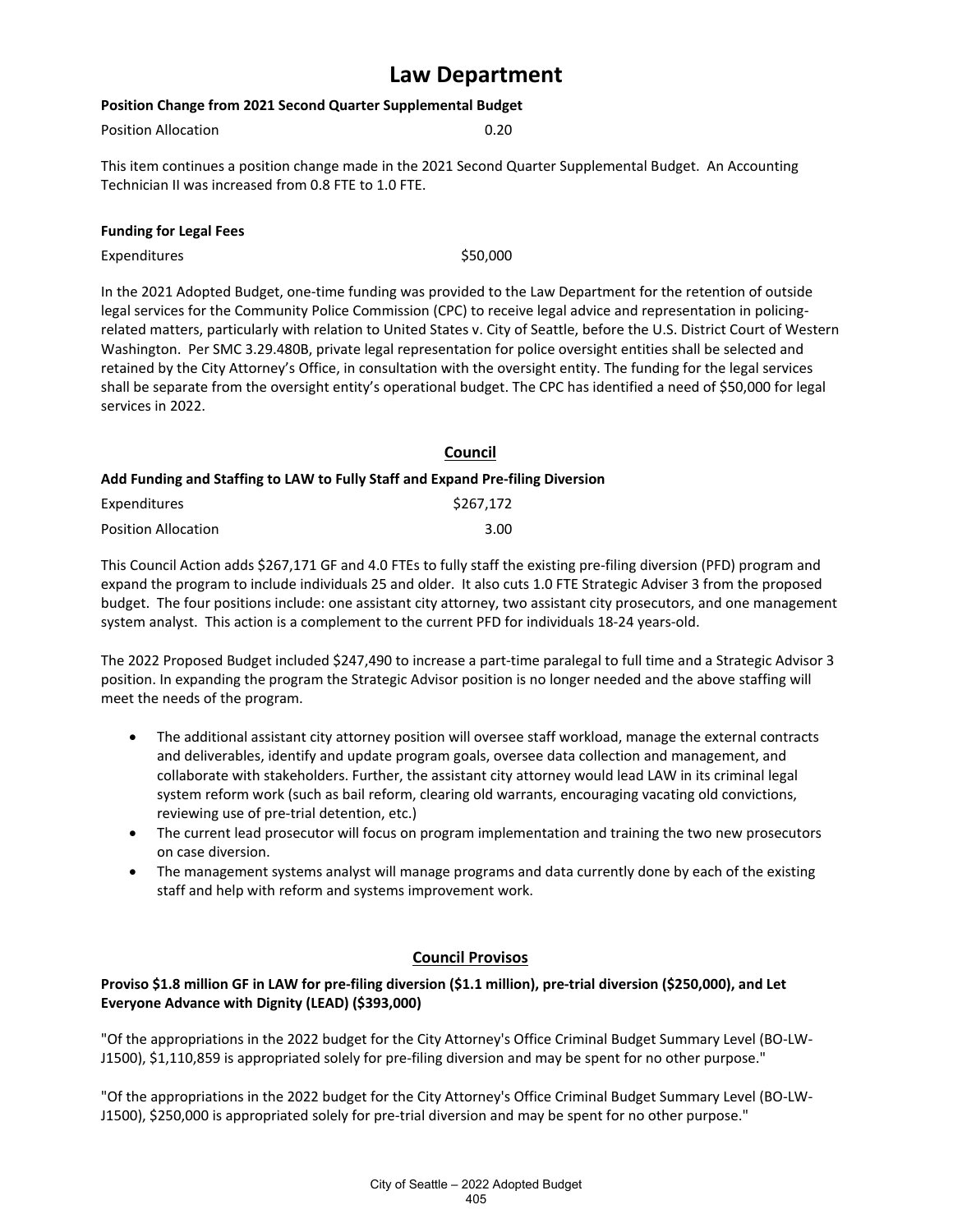"Of the appropriations in the 2022 budget for the City Attorney's Office Criminal Budget Summary Level (BO-LW-J1500), \$393,000 is appropriated solely for Let Everyone Advance with Dignity (LEAD) and may be spent for no other purpose."

| <b>Expenditure Overview</b>                       |                        |                 |                 |  |  |
|---------------------------------------------------|------------------------|-----------------|-----------------|--|--|
| <b>Appropriations</b>                             | 2020<br><b>Actuals</b> | 2021<br>Adopted | 2022<br>Adopted |  |  |
| LAW - BO-LW-J1100 - Leadership and Administration |                        |                 |                 |  |  |
| 00100 - General Fund                              | 10,804,447             | 10,522,157      | 11,609,642      |  |  |
| Total for BSL: BO-LW-J1100                        | 10,804,447             | 10,522,157      | 11,609,642      |  |  |
| LAW - BO-LW-J1300 - Civil                         |                        |                 |                 |  |  |
| 00100 - General Fund                              | 14,559,597             | 15,639,144      | 16,672,112      |  |  |
| Total for BSL: BO-LW-J1300                        | 14,559,597             | 15,639,144      | 16,672,112      |  |  |
| LAW - BO-LW-J1500 - Criminal                      |                        |                 |                 |  |  |
| 00100 - General Fund                              | 7,995,704              | 8,582,300       | 9,676,267       |  |  |
| Total for BSL: BO-LW-J1500                        | 7,995,704              | 8,582,300       | 9,676,267       |  |  |
| LAW - BO-LW-J1700 - Precinct Liaison              |                        |                 |                 |  |  |
| 00100 - General Fund                              | 660,035                | 701,808         | 701,808         |  |  |
| Total for BSL: BO-LW-J1700                        | 660,035                | 701,808         | 701,808         |  |  |
| <b>Department Total</b>                           | 34,019,782             | 35,445,409      | 38,659,829      |  |  |
| Department Full-Time Equivalents Total*           | 206.10                 | 201.60          | 210.30          |  |  |

*\* FTE totals are provided for informational purposes only. Changes in FTEs resulting from City Council or Human Resources Director actions outside of the budget process may not be detailed here*

# **Budget Summary by Fund Law Department**

|                              | 2020<br><b>Actuals</b> | 2021<br>Adopted | 2022<br>Adopted |
|------------------------------|------------------------|-----------------|-----------------|
| 00100 - General Fund         | 34,019,782             | 35,445,409      | 38,659,829      |
| <b>Budget Totals for LAW</b> | 34,019,782             | 35,445,409      | 38,659,829      |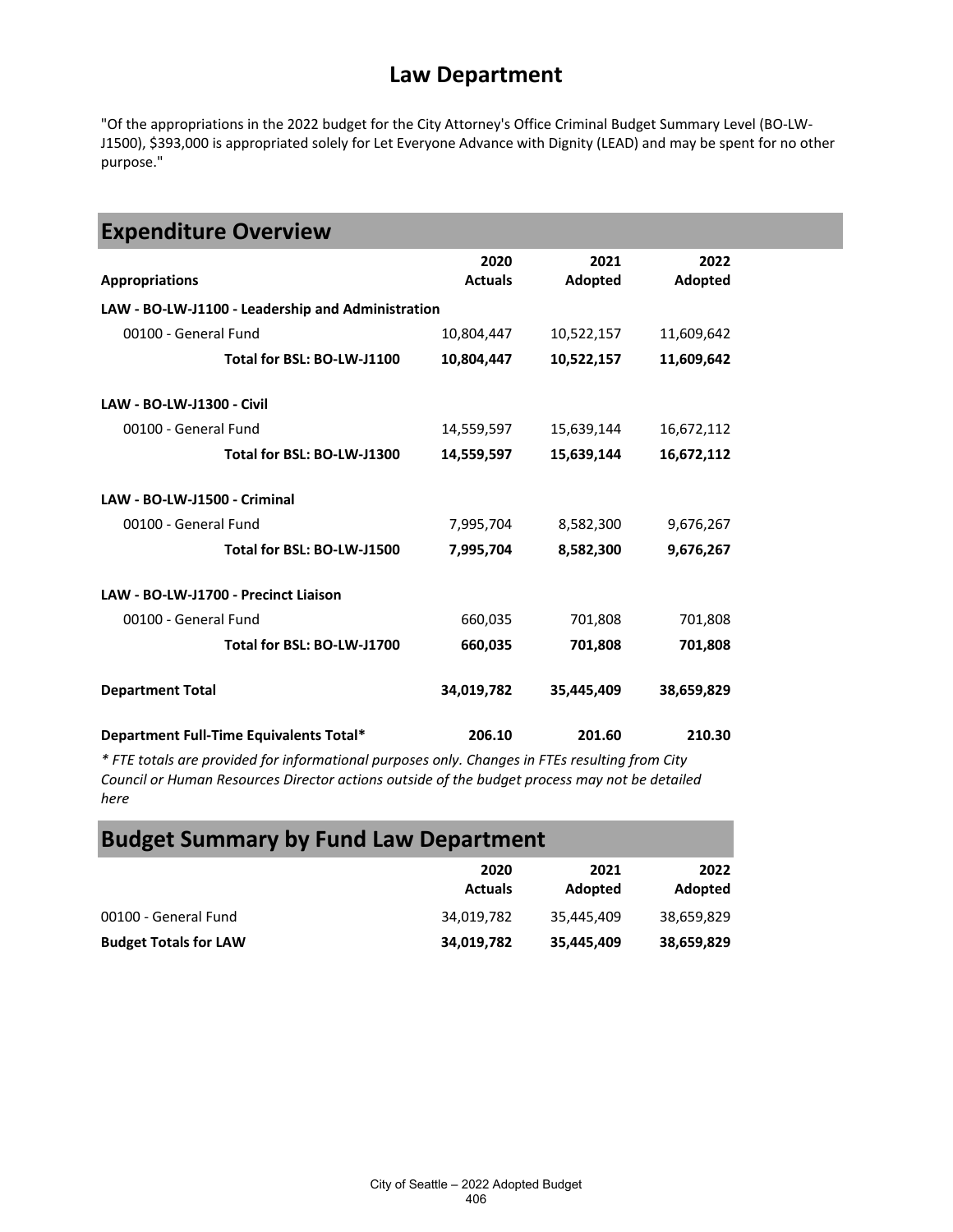# **Appropriations by Budget Summary Level and Program**

### **LAW - BO-LW-J1100 - Leadership and Administration**

The purpose of the Leadership and Administration Budget Summary Level is to provide executive, financial, technological, administrative and managerial support to the Department.

| <b>Program Expenditures</b>        | 2020<br><b>Actuals</b> | 2021<br>Adopted | 2022<br>Adopted |
|------------------------------------|------------------------|-----------------|-----------------|
| Citywide Indirect Costs            | 4,311,850              | 4,747,947       | 5,267,550       |
| <b>Departmental Indirect Costs</b> | 3,298,565              | 2,405,440       | 2,691,624       |
| <b>Pooled Benefits</b>             | 3,194,032              | 3,368,770       | 3,650,468       |
| Total                              | 10,804,447             | 10,522,157      | 11,609,642      |
| Full-time Equivalents Total*       | 19.30                  | 20.30           | 20.50           |

*\*FTE totals are provided for informational purposes only. Changes in FTEs resulting from City Council or Human Resources Director actions outside of the budget process may not be detailed here*

*The following information summarizes the programs in Leadership and Administration Budget Summary Level:*

#### **Citywide Indirect Costs**

|                         | 2020           | 2021      | 2022           |
|-------------------------|----------------|-----------|----------------|
| Expenditures/FTE        | <b>Actuals</b> | Adopted   | <b>Adopted</b> |
| Citywide Indirect Costs | 4.311.850      | 4.747.947 | 5.267.550      |

#### **Departmental Indirect Costs**

|                                    | 2020           | 2021           | 2022      |
|------------------------------------|----------------|----------------|-----------|
| Expenditures/FTE                   | <b>Actuals</b> | <b>Adopted</b> | Adopted   |
| Departmental Indirect Costs        | 3,298,565      | 2.405.440      | 2.691.624 |
| <b>Full Time Equivalents Total</b> | 19.30          | 20.30          | 20.50     |

#### **Pooled Benefits**

| Expenditures/FTE | 2020           | 2021      | 2022      |
|------------------|----------------|-----------|-----------|
|                  | <b>Actuals</b> | Adopted   | Adopted   |
| Pooled Benefits  | 3,194,032      | 3,368,770 | 3,650,468 |